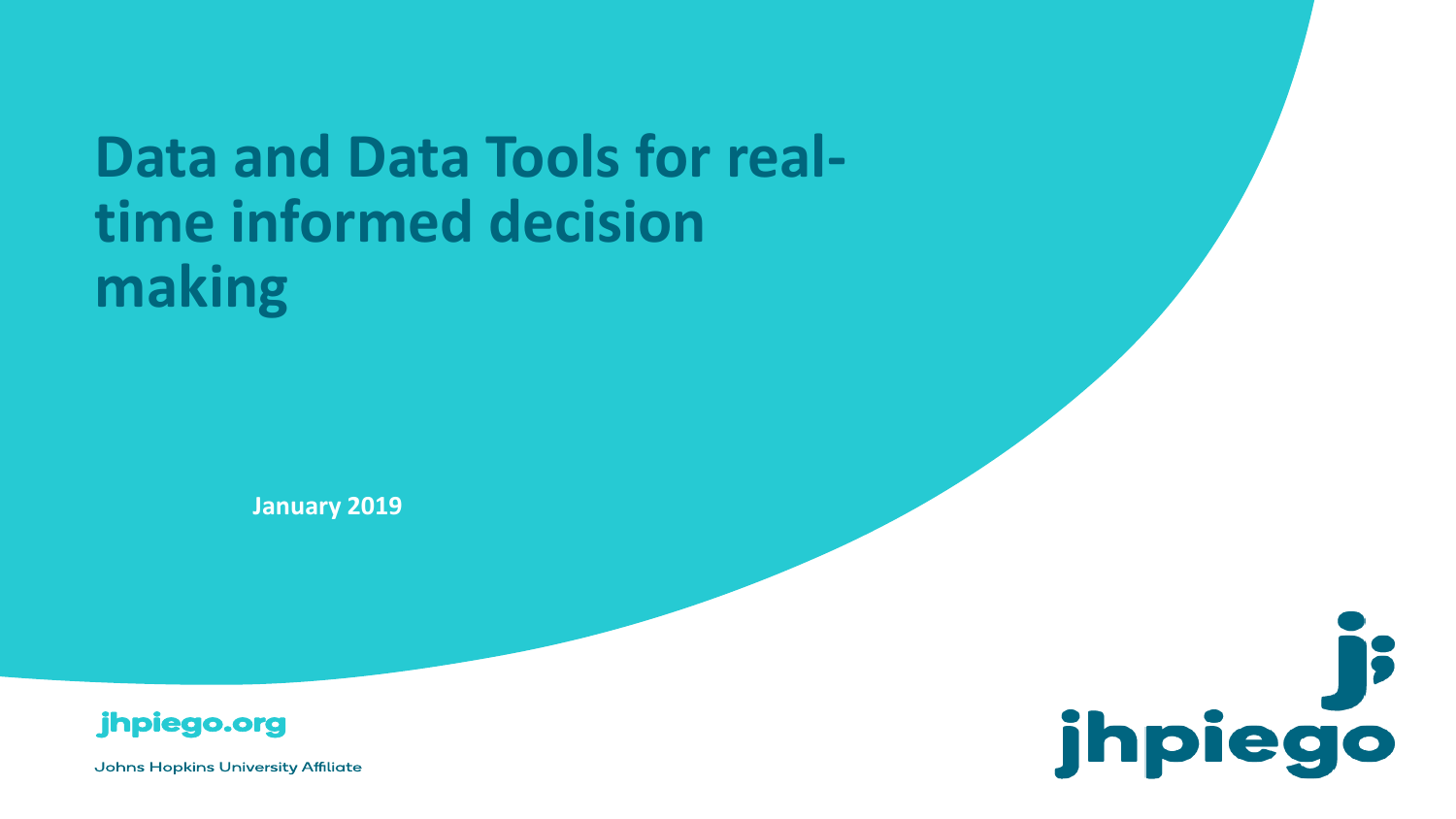#### **Content**

.......

- Context in Mozambique
- Tools for VMMC program monitoring
	- › Daily
	- › Weekly
	- › Monthly/Quarterly/Annually
- Lessons Learned

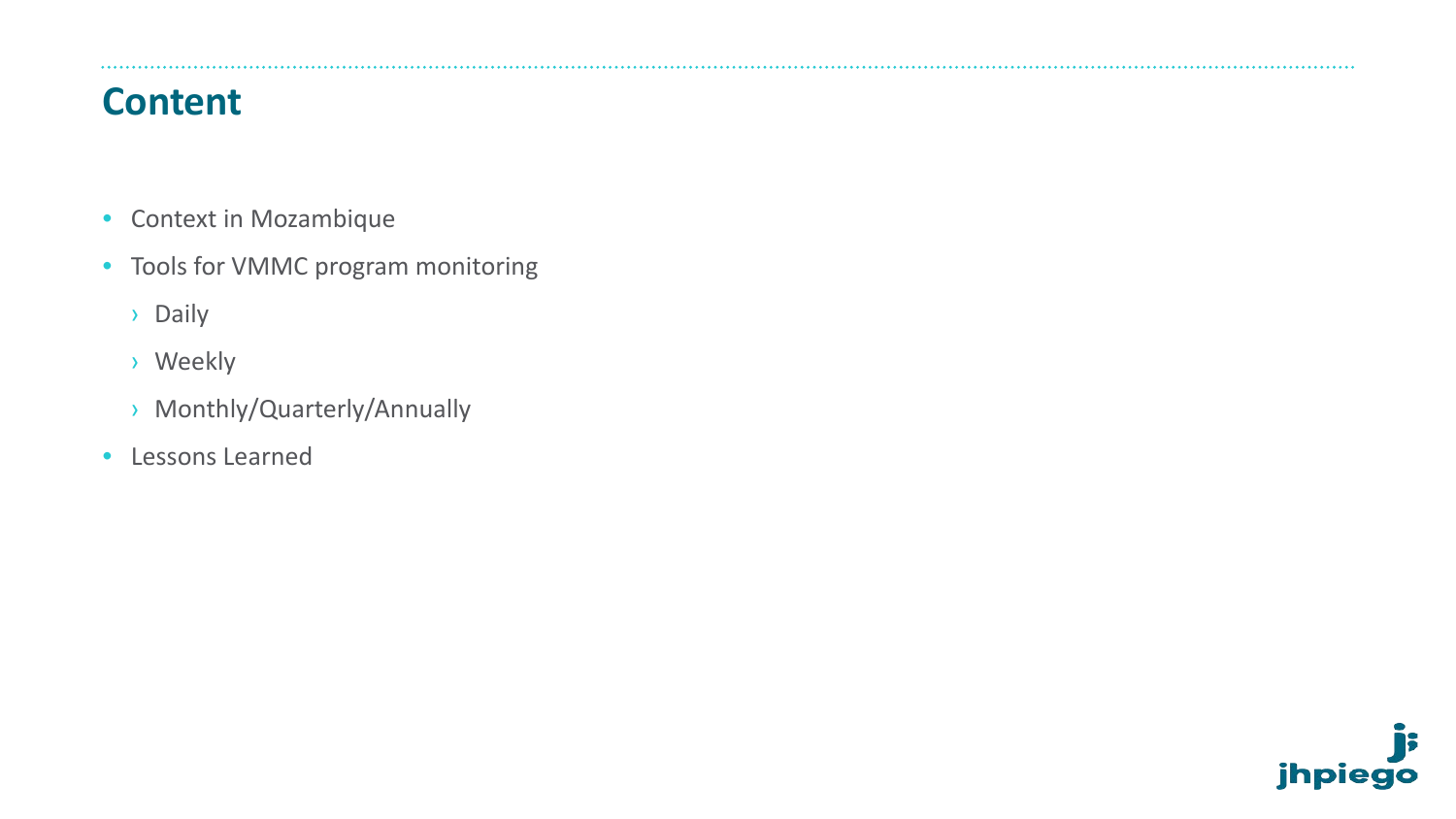#### **Context in Mozambique**

- During PY2 (October 2016 September 2017)
	- › Corrective action required for PY3

- During PY3 (October 2017 September 2018)
	- › Concern during the PY2 year regarding the productivity resulted in intense program readjustments
	- › Service coverage was modeled based on August 2015 during a peak period in Jhpiego to replicate the service coverage during that time
	- Campaigns were also launched in each province

| $PY2$ (Oct 2016 – Sep 2017) |         |  |  |  |  |  |  |  |  |
|-----------------------------|---------|--|--|--|--|--|--|--|--|
| Target                      | 239,872 |  |  |  |  |  |  |  |  |
| Achieved                    | 141,483 |  |  |  |  |  |  |  |  |
| Increase from prior year    | 0.41%   |  |  |  |  |  |  |  |  |

| PY3 (Oct 2017 – Sep 2018) |         |  |  |  |  |  |  |  |  |
|---------------------------|---------|--|--|--|--|--|--|--|--|
| Target                    | 208,024 |  |  |  |  |  |  |  |  |
| Achieved                  | 179,337 |  |  |  |  |  |  |  |  |
| Increase from prior year  | 26.76%  |  |  |  |  |  |  |  |  |

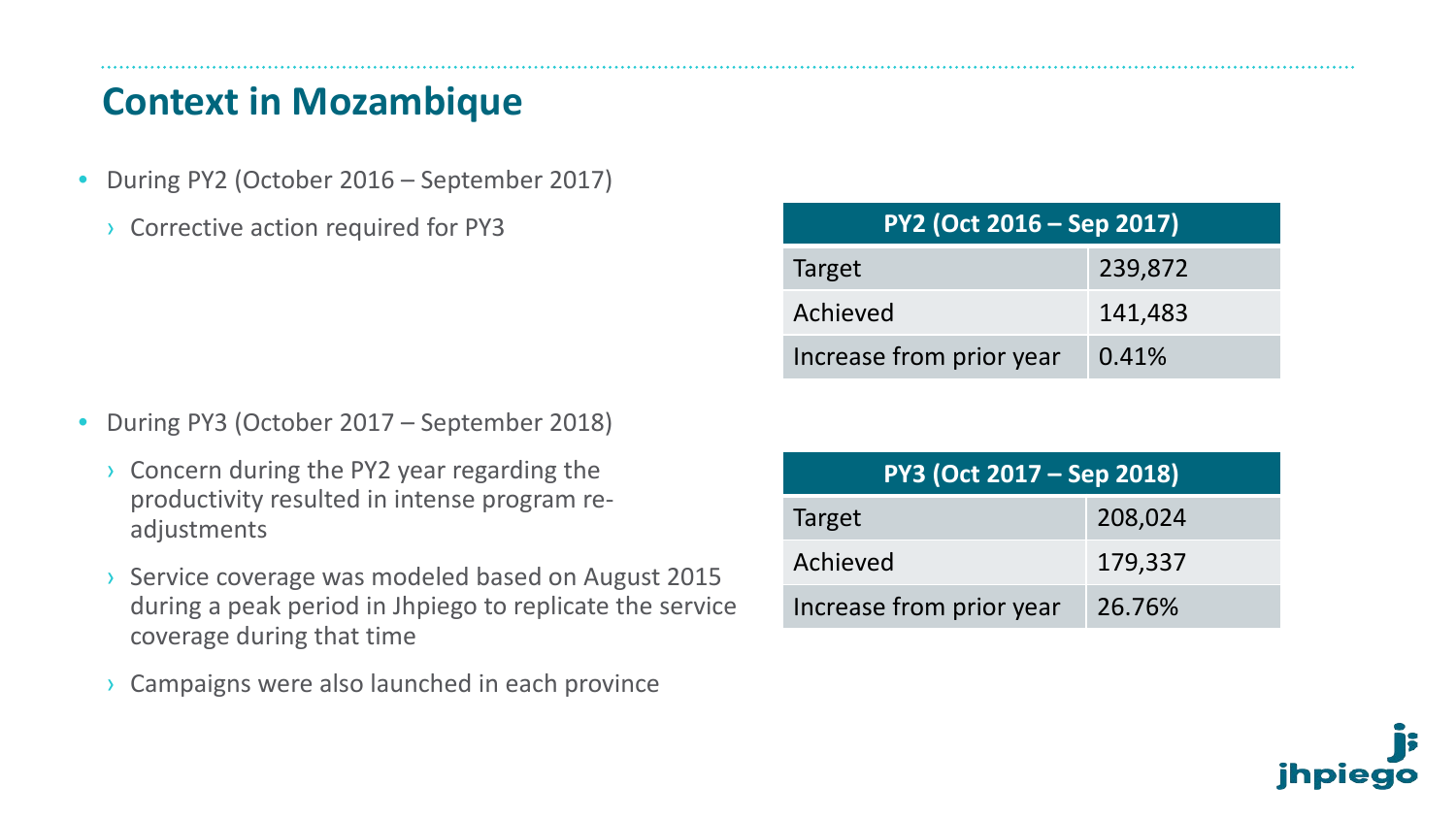### **Daily Tools – Provincial Level**

- Daily account of MC emailed
	- › Daily Log
	- › Monthly Projection mapping
- Benefit
	- › Allows for early projections for progress towards monthly targets for early course correction
- Managed
	- › Director to Coordinator Levels



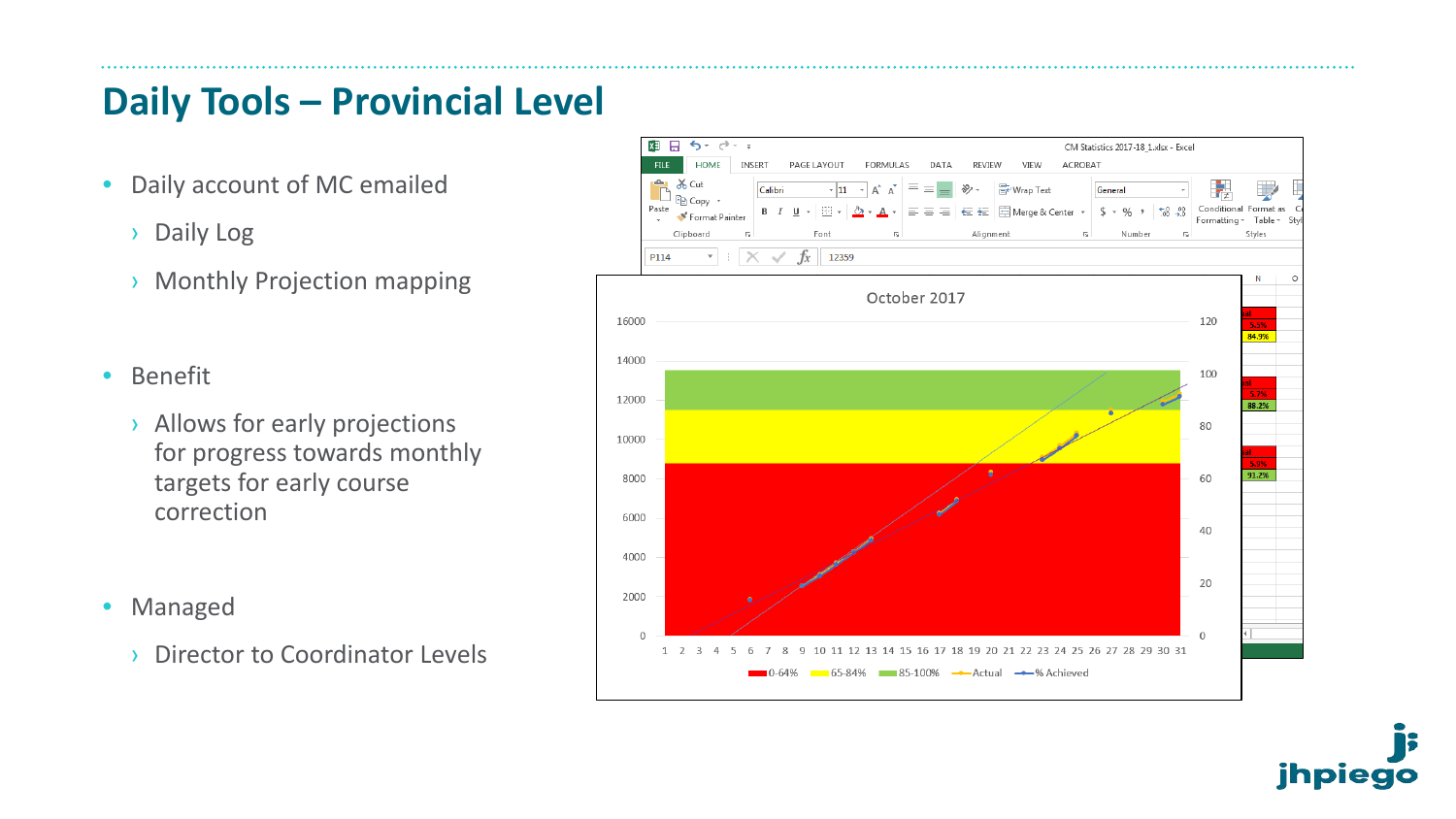## **Daily Tools - Provider Level**

- › Updated at the Provincial Level by:
	- $-M&E$

‒ Coordinator

- › Benefit
	- ‒ Assists the coordinator in supporting sites that require help to improve expected productivity
- › Managed
	- ‒ Provincial Coordinator
	- Report to National Coordinator and Project Director

|             |                                                   |                            |                                                                     |                    | Total                                          |                                 |                    |                             |                                                    |                                                                                                                      |                   |                      |                          |                                                            |  |
|-------------|---------------------------------------------------|----------------------------|---------------------------------------------------------------------|--------------------|------------------------------------------------|---------------------------------|--------------------|-----------------------------|----------------------------------------------------|----------------------------------------------------------------------------------------------------------------------|-------------------|----------------------|--------------------------|------------------------------------------------------------|--|
|             |                                                   |                            |                                                                     |                    |                                                |                                 |                    |                             |                                                    |                                                                                                                      | complicações      |                      |                          |                                                            |  |
| Dia         | <b>Sitio</b><br>(Fizol<br><b>Mobile!</b><br>Temp) | Provincia                  | Local<br>(e Distrito)                                               | Provedor<br>(Nome) | <b>Sitio (Fixol</b><br><b>Mobile!</b><br>Temp) | Local<br>(e Distrito)           | procediment        | x<br>Produ<br>ctivid<br>ade | <b>Trabalhou</b><br>2<br>$1 = Sim$<br>$0=$ Nao $)$ | <b>Comments</b><br>(precisa para todos baixo<br>de 65% ou acima de 100%;<br>recomendado para os de<br>$65-84 \times$ | Lev               | Mo Se                |                          | <b>Comments</b><br>(precisa para<br>todos<br>complicações) |  |
|             |                                                   |                            |                                                                     | Total              |                                                |                                 | 2918               | 51/                         | 355                                                |                                                                                                                      | 3                 | $\overline{2}$       | $\vert 0 \vert$          |                                                            |  |
|             |                                                   |                            |                                                                     |                    |                                                |                                 |                    |                             |                                                    |                                                                                                                      |                   |                      |                          |                                                            |  |
|             |                                                   |                            |                                                                     |                    |                                                |                                 |                    |                             |                                                    | Total                                                                                                                |                   |                      |                          |                                                            |  |
|             | <b>Sitio</b>                                      |                            |                                                                     |                    |                                                |                                 |                    | x                           | <b>Trabalhou</b>                                   | <b>Comments</b>                                                                                                      | complicações      |                      |                          | <b>Comments</b>                                            |  |
| <b>Dia</b>  | (Fizol                                            | Provincia                  | Local                                                               | Provedor           | <b>Sitio (Fixol</b>                            | <b>Local</b>                    |                    | Produ                       | $\overline{ }$                                     | (precisa para todos baixo                                                                                            |                   |                      |                          | (precisa para                                              |  |
|             | <b>Mobile!</b><br>Temp)                           |                            | (e Distrito)                                                        | (Nome)             | <b>Mobile!</b><br>Temp)                        | (e Distrito)                    | <b>procediment</b> | ctivid<br>ade               | [1:Sim,<br>0=Nao)                                  | de 65% ou acima de 100%;<br>recomendado para os de<br>$65-84 \times$                                                 | Lev               | Mo Se                |                          | todos<br>complicações)                                     |  |
|             | Fixo                                              | Maputo Provin CS. Matola 1 |                                                                     | Lili               | ixo                                            | UM. CS. Namaack                 | 285                | 867                         | 22                                                 |                                                                                                                      | $\mathbf{0}$      | 1 <sup>1</sup>       |                          |                                                            |  |
|             | Fixo                                              | Maputo ProvinCS.           |                                                                     |                    | ixo                                            | CS. Ndlavela/Mat                | 271                | 75%                         | $\overline{24}$                                    |                                                                                                                      | $\theta$          | $\mathbf{0}$         | $\theta$                 |                                                            |  |
|             | Fixo                                              | Maputo ProvinCS.           |                                                                     | 있회장                | ixo                                            | CS. Ndlavela/Mat                | 265                | $\overline{77}$             | 23                                                 |                                                                                                                      | n                 | $\mathbf{0}$         |                          |                                                            |  |
|             | Fixo                                              | Maputo Provin HGJM/CS.     |                                                                     |                    | ixo                                            | HG. Mavalane/Kar                | 261                | 70%                         | 25                                                 |                                                                                                                      |                   |                      | 0                        |                                                            |  |
|             | Fixo                                              | Maputo ProvinCS.           |                                                                     | Ulr                | ixo                                            | CS. Matola Gar/M                | 366                | 102%                        | $\overline{24}$                                    |                                                                                                                      | $\theta$          | 1                    | $\theta$                 |                                                            |  |
|             | Fixo                                              | Maputo Provin HG.          |                                                                     | $\overline{z}$ e   | ixo                                            | HG. Mavalane/Kar                | 96                 | 71/                         | $\overline{9}$                                     |                                                                                                                      | $\mathbf{0}$      | $\mathbf{0}$         | $\theta$                 |                                                            |  |
|             | UM1                                               | Maputo ProvinCS.           |                                                                     | Fil                | 厕                                              | CS. Boquissol Ma                | $\overline{324}$   | 94/                         | $\overline{23}$                                    |                                                                                                                      | $\mathbf{0}$      | $\mathbf{0}$         | $\mathbf{0}$             |                                                            |  |
|             | Fixo                                              |                            | Maputo Provin CS. Matola 2/1 Pa                                     |                    | ixo                                            | CS. Matola 2/ Mal               | 472                | 131 <sub>2</sub>            | $\overline{24}$                                    |                                                                                                                      | $\overline{2}$    | 1                    | $\theta$                 |                                                            |  |
|             | Fixo                                              | Maputo Cidad CS.           |                                                                     | Oli                | ïxo                                            | HG. Mavalane/Ka                 | 265                | $\overline{77}$             | $\overline{23}$                                    |                                                                                                                      | $\mathbf{0}$      | $\mathbf{0}$         | $\theta$                 |                                                            |  |
|             | Fixo                                              |                            | Maputo Provin CS. Matola 2/N Inc<br>Maputo Provin UT. Muhalazern Gu |                    | ïxo<br>厕                                       | CS. Manhica                     | 290                | 88%<br>93%                  | 22                                                 |                                                                                                                      | Û<br>$\mathbf{0}$ | $\mathbf{0}$         | $\theta$<br>$\mathbf{0}$ |                                                            |  |
|             | UM1                                               |                            |                                                                     |                    | JM1                                            | UT. Muhalaze/Mat                | 336<br>295         | 60%                         | $\overline{24}$<br>33                              |                                                                                                                      |                   |                      | $\overline{c}$           |                                                            |  |
|             | UM1<br>UM1                                        | Maputo Cidad CS.           | Maputo Provin CS, Ndlavela/N Du                                     | ្ជ                 | JM1                                            | CS. Ndlavela/Mati<br><b>HPI</b> | 240                | 73%                         | $\overline{22}$                                    |                                                                                                                      | 0<br>0            | $\theta$<br>$\theta$ | $\theta$                 |                                                            |  |
|             | Temp                                              | Maputo Cidad CS. Matola 2  |                                                                     | लि                 | 'emp                                           | HG. Mavalane/Ka                 | 287                | 80 <sub>2</sub>             | $\overline{24}$                                    |                                                                                                                      | Û.                | $\mathbf{0}$         | $\mathbf{0}$             |                                                            |  |
|             | Fixo                                              | Maputo Provin CS, Sao      |                                                                     | ō                  | ixo                                            | CS. Sao Damanso                 | 356                | 1087                        | $\overline{22}$                                    |                                                                                                                      | $\mathbf{0}$      | $\mathbf{0}$         | $\theta$                 |                                                            |  |
|             | Fixo                                              |                            | Maputo Provin CS. Matola 2/N An                                     |                    | ixo                                            | CS. Matola 2/Mat                | 315                | 1112                        | $\overline{19}$                                    |                                                                                                                      |                   | $\overline{c}$       | $\mathbf{0}$             |                                                            |  |
|             | Fixo                                              |                            | Maputo Provin CS, Machava 2 Isa                                     |                    | ixo                                            | CS. Machava 2/M                 | 335                | 972                         | $\overline{23}$                                    |                                                                                                                      | $\mathbf{0}$      | $\theta$             | $\theta$                 |                                                            |  |
|             | Fixo                                              | Maputo Provin CS, Ndlavela |                                                                     |                    | ïxo                                            | CS. Ndlavela                    | 4                  | 9%                          | $\overline{3}$                                     |                                                                                                                      | 0                 | 1                    | $\theta$                 |                                                            |  |
|             | Fixo                                              | Maputo Provincia           |                                                                     |                    | ixo                                            | HG. Mavalane/Ka                 | $\overline{37}$    | 41%                         | 6                                                  |                                                                                                                      | $\mathbf{0}$      | $\mathbf{0}$         | $\theta$                 |                                                            |  |
|             | Fixo                                              |                            | Maputo Provin CS, Ndlavela/N                                        |                    | ixo                                            | CS. Ndlavela/Mat                | 84                 | 51%                         | 11                                                 |                                                                                                                      | $\mathbf{0}$      | $\mathbf{0}$         | ſ                        |                                                            |  |
|             | Fixo                                              | Maputo Provincia           |                                                                     |                    | ixo                                            | CS. Machava 2/M                 | 25                 | 19%                         | 9                                                  |                                                                                                                      | $\theta$          | 0                    |                          |                                                            |  |
| Agosto 2018 | Fixo                                              | Maputo Provin CS, Ndlavela |                                                                     | He                 |                                                | CS. Ndlavela/Mat                | 15                 | 50%                         | $\overline{c}$                                     |                                                                                                                      | $\mathbf{0}$      | $\mathbf{0}$         | O                        |                                                            |  |
|             | Fixo                                              | Maputo Provincia           |                                                                     | Da                 | ixo                                            | HG. Mavalane/Ka                 | 27                 | 60 <sub>2</sub>             | $\overline{3}$                                     |                                                                                                                      | $\mathbf{0}$      | $\theta$             | $\mathbf{0}$             |                                                            |  |
|             | l Fixo                                            |                            | Maputo Provin CS. Matola 2/N Jo                                     |                    | ixo                                            | CS. Machava 2/M                 | $\lvert 8 \rvert$  | 53%                         |                                                    |                                                                                                                      | $\mathbf{0}$      | 1                    | $\theta$                 |                                                            |  |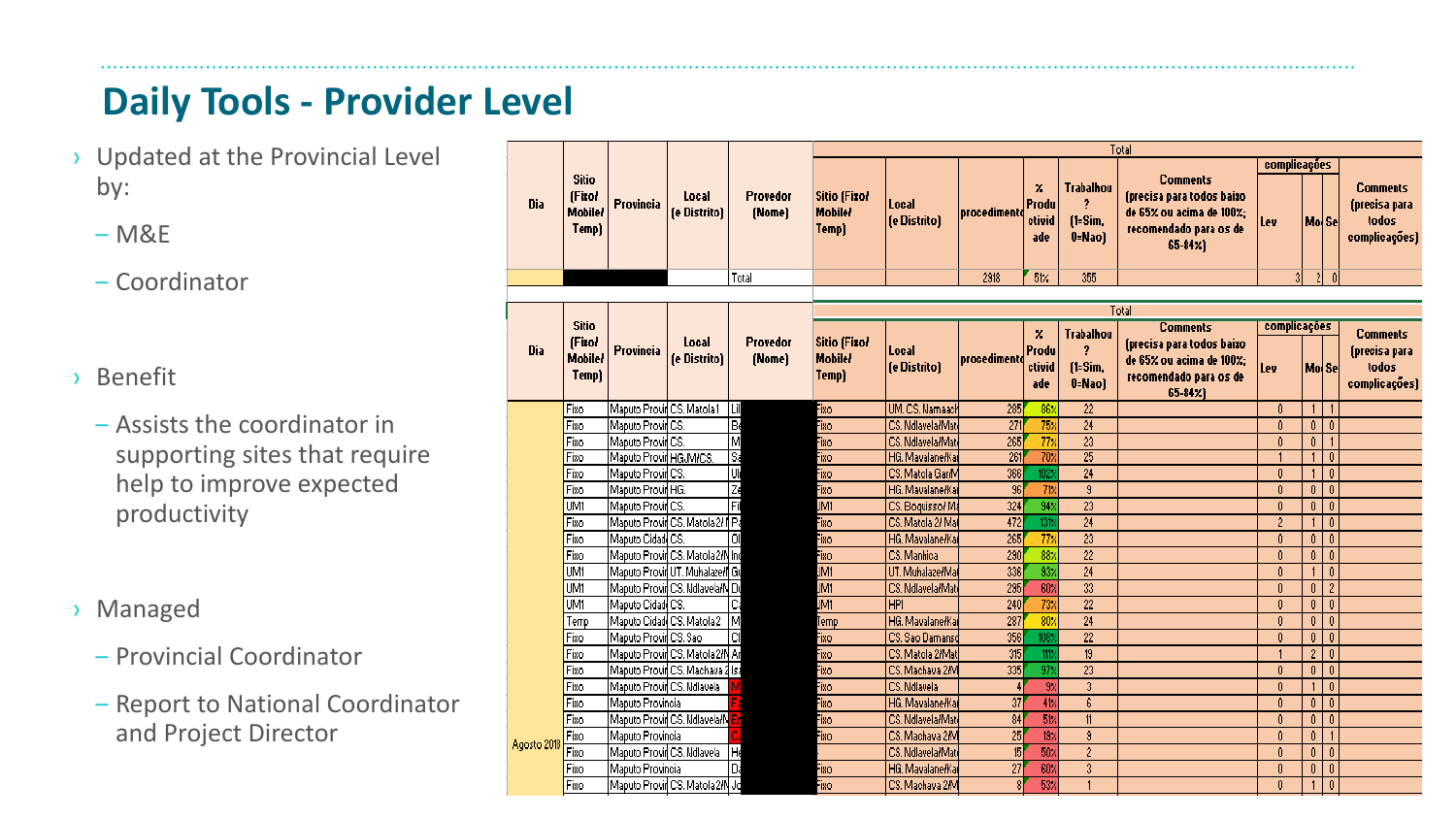## **Weekly Tools**

- Corrective Action Plan
	- › Updated weekly by
		- $-M&E$
		- Demand Generation Foc Point
		- ‒ Coordinator
	- › Benefit
		- ‒ Tracks and documents implementation to the District level to monitor: Targets & Activities
	- › Managed
		- ‒ Coordinator and Project Director
		- ‒ Report to Donor

| PERIOD:         |                                                                                         |                                                    |                             | <b>JUL</b> | <b>JUL</b>                                  | JUL JUL JUL/AGC AGO   AGO   AGO GO/SE SET                                   |                                              |           |                        |     |            |                                           | <b>SET</b> |            | <b>SET</b> |                     | <b>SET</b> |                          |                            |             |                               |
|-----------------|-----------------------------------------------------------------------------------------|----------------------------------------------------|-----------------------------|------------|---------------------------------------------|-----------------------------------------------------------------------------|----------------------------------------------|-----------|------------------------|-----|------------|-------------------------------------------|------------|------------|------------|---------------------|------------|--------------------------|----------------------------|-------------|-------------------------------|
| <b>Province</b> | <b>District</b>                                                                         | <b>COP17</b><br><b>Targets</b>                     | Q <sub>4</sub>              | $02 - 07$  |                                             | 9-14 16 - 2123 - 28 30 - 04 06 - 11 13 - 18 20 - 25 27 - 01 03 - 08 10 - 15 |                                              |           |                        |     |            |                                           |            |            | $17 - 22$  |                     |            | CM's<br>24 - 29 em falta | <b>Total</b><br><b>MCs</b> |             | Performance<br>towards target |
|                 |                                                                                         |                                                    |                             |            |                                             | max (assume 65%)                                                            |                                              |           |                        |     |            |                                           |            |            | average    |                     |            |                          |                            |             |                               |
|                 |                                                                                         |                                                    |                             |            |                                             | ΓJŪĹ                                                                        | IJŒ                                          | JUL       |                        | JUL |            | JULIAGO AGO                               |            | AGO<br>AGO |            | AGO/SE SET          |            | <b>SET</b>               | <b>SET</b>                 | <b>SET</b>  |                               |
|                 | Programmatic corrective action: Districts or sites                                      |                                                    |                             |            | <b>Expected number of</b><br>additional MCs |                                                                             | $01 - 07$                                    | $08 - 14$ | $15 - 21$              |     | 22-28      | $29 - 04$                                 | 05-11      |            | $12 - 18$  | $13 - 25$           | $26 - 01$  | $02 - 08$                | $03 - 15$                  | $16 - 22$   | 23-29                         |
|                 | Gaza                                                                                    |                                                    |                             |            |                                             |                                                                             |                                              |           |                        |     |            |                                           |            |            |            |                     |            |                          |                            |             |                               |
|                 | 1. Fixed Sites operating                                                                |                                                    |                             |            |                                             |                                                                             |                                              |           |                        |     |            |                                           |            |            |            |                     |            |                          |                            |             |                               |
|                 |                                                                                         | CS Macia                                           |                             |            |                                             |                                                                             |                                              |           |                        |     |            |                                           |            |            |            |                     |            |                          |                            |             |                               |
|                 |                                                                                         | <b>HR</b> Chicumbane                               |                             |            |                                             |                                                                             |                                              |           |                        |     |            |                                           |            |            |            |                     |            |                          |                            |             |                               |
| :al             |                                                                                         | CS Xai-xai<br><b>HR Chokwe</b>                     |                             |            |                                             |                                                                             |                                              |           |                        |     |            |                                           |            |            |            |                     |            |                          |                            |             |                               |
|                 |                                                                                         | <b>HR</b> Chibuto                                  |                             |            |                                             |                                                                             |                                              |           |                        |     |            |                                           |            |            |            |                     |            |                          |                            |             |                               |
|                 |                                                                                         | HR Manjadaze                                       |                             |            |                                             |                                                                             |                                              |           |                        |     |            |                                           |            |            |            |                     |            |                          |                            |             |                               |
|                 |                                                                                         |                                                    |                             |            |                                             |                                                                             |                                              |           |                        |     |            |                                           |            |            |            |                     |            |                          |                            |             |                               |
|                 | transported clients                                                                     |                                                    |                             |            |                                             |                                                                             |                                              |           |                        |     |            |                                           |            |            |            |                     |            |                          |                            |             |                               |
|                 | 2.1. Additional site (1): Mabalane                                                      |                                                    |                             |            |                                             | Reflected to MU                                                             |                                              |           |                        |     |            |                                           |            |            |            |                     |            |                          |                            |             |                               |
|                 | 2.2. Additional site (2): Massingir                                                     |                                                    |                             |            |                                             | 660                                                                         |                                              |           |                        |     |            |                                           |            |            |            |                     |            |                          |                            |             |                               |
| <b>IP NAME:</b> | <b>GAZA</b>                                                                             |                                                    |                             |            |                                             |                                                                             |                                              |           |                        |     |            | <b>START OF IMPLEMENTATION (WEEK)</b>     |            |            |            |                     |            |                          |                            |             |                               |
| PERIOD:         | JAN-SEPT2018                                                                            |                                                    |                             |            |                                             |                                                                             |                                              |           | JAN JAN J/F            |     | <b>FEB</b> | <b>FEB</b>                                | <b>FEB</b> |            |            | F/M MAR MAR MAR MAR |            | <b>APRL</b>              | <b>APRL</b>                | <b>APRL</b> | <b>APRL</b>                   |
| <b>Province</b> | <b>Programmatic corrective actions</b>                                                  |                                                    |                             |            | <b>Districts or sites</b>                   |                                                                             |                                              |           | 15-20 22-27 29-03 5-10 |     |            | 12-17 19-24 26-03 05-10 12-17 19-24 26-31 |            |            |            |                     |            | 02-07                    | 09-14                      | $16 - 21$   | 23-28                         |
| Gaza            |                                                                                         |                                                    |                             |            |                                             |                                                                             |                                              |           |                        |     |            |                                           |            |            |            |                     |            |                          |                            |             |                               |
|                 | <b>1. Recruitment of CBOs -</b>                                                         |                                                    |                             |            |                                             |                                                                             |                                              |           |                        |     |            |                                           |            |            |            |                     |            |                          |                            |             |                               |
|                 |                                                                                         | 1.1. CBO 1: TO BE NAMED<br>1.2. CBO 2: TO BE NAMED |                             |            |                                             | Xai-Xai                                                                     |                                              |           |                        |     |            |                                           |            |            |            |                     |            |                          |                            |             |                               |
|                 |                                                                                         |                                                    |                             |            |                                             | Manjacaze                                                                   |                                              |           |                        |     |            |                                           |            |            |            |                     |            |                          |                            |             |                               |
|                 |                                                                                         |                                                    | 1.3. CBO 3: ADACUL          |            |                                             |                                                                             | Chokwe                                       |           |                        |     |            |                                           |            |            |            |                     |            |                          |                            |             |                               |
|                 |                                                                                         |                                                    |                             |            |                                             |                                                                             | Chibuto                                      |           |                        |     |            |                                           |            |            |            |                     |            |                          |                            |             |                               |
|                 |                                                                                         |                                                    | 1.4. CBO 4: Visao Solidaria |            |                                             |                                                                             | Macia                                        |           |                        |     |            |                                           |            |            |            |                     |            |                          |                            |             |                               |
|                 |                                                                                         |                                                    |                             |            |                                             |                                                                             | <b>Bilene</b>                                |           |                        |     |            |                                           |            |            |            |                     |            |                          |                            |             |                               |
|                 | 2. Use of non-coercive incentives: materials                                            |                                                    |                             |            |                                             |                                                                             |                                              |           |                        |     |            |                                           |            |            |            |                     |            |                          |                            |             |                               |
|                 | 2.1. Snacks, Juice, and Underwear (during initial                                       |                                                    |                             |            |                                             |                                                                             |                                              |           |                        |     |            |                                           |            |            |            |                     |            |                          |                            |             |                               |
|                 |                                                                                         |                                                    |                             | visit):    |                                             |                                                                             | <b>All Districts</b><br><b>All Districts</b> |           |                        |     |            |                                           |            |            |            |                     |            |                          |                            |             |                               |
|                 | 2.2. Soap (48hrs):<br>2.3. Notebooks (7days):<br>2.4. Shirts (6wks):<br>3. Use of media |                                                    |                             |            |                                             | <b>All Districts</b>                                                        |                                              |           |                        |     |            |                                           |            |            |            |                     |            |                          |                            |             |                               |
|                 |                                                                                         |                                                    |                             |            |                                             | <b>All Districts</b>                                                        |                                              |           |                        |     |            |                                           |            |            |            |                     |            |                          |                            |             |                               |
|                 |                                                                                         |                                                    |                             |            |                                             |                                                                             |                                              |           |                        |     |            |                                           |            |            |            |                     |            |                          |                            |             |                               |
|                 |                                                                                         |                                                    | 3.1. Radio Spots:           |            |                                             |                                                                             | <b>All Districts</b>                         |           |                        |     |            |                                           |            |            |            |                     |            |                          |                            |             |                               |
|                 |                                                                                         |                                                    | 3.2. TV Spots:              |            |                                             |                                                                             | <b>All Districts</b>                         |           |                        |     |            |                                           |            |            |            |                     |            |                          |                            |             |                               |
|                 |                                                                                         |                                                    | 3.3. SMS automessages:      |            |                                             |                                                                             | <b>All Districts</b>                         |           |                        |     |            |                                           |            |            |            |                     |            |                          |                            |             |                               |
|                 |                                                                                         | 3.4. Facebook/WhatsApp post:                       |                             |            |                                             |                                                                             | <b>All Districts</b>                         |           |                        |     |            |                                           |            |            |            |                     |            |                          |                            |             |                               |
|                 | 4. Community Outreach/Awareness                                                         |                                                    |                             |            |                                             |                                                                             |                                              |           |                        |     |            |                                           |            |            |            |                     |            |                          |                            |             |                               |
|                 |                                                                                         |                                                    |                             |            |                                             | Incaia (Bilene)                                                             |                                              |           |                        |     |            |                                           |            |            |            |                     |            |                          |                            |             |                               |
|                 |                                                                                         |                                                    |                             |            |                                             | Mahatlane / Chicualacuala)                                                  |                                              |           |                        |     |            |                                           |            |            |            |                     |            |                          |                            |             |                               |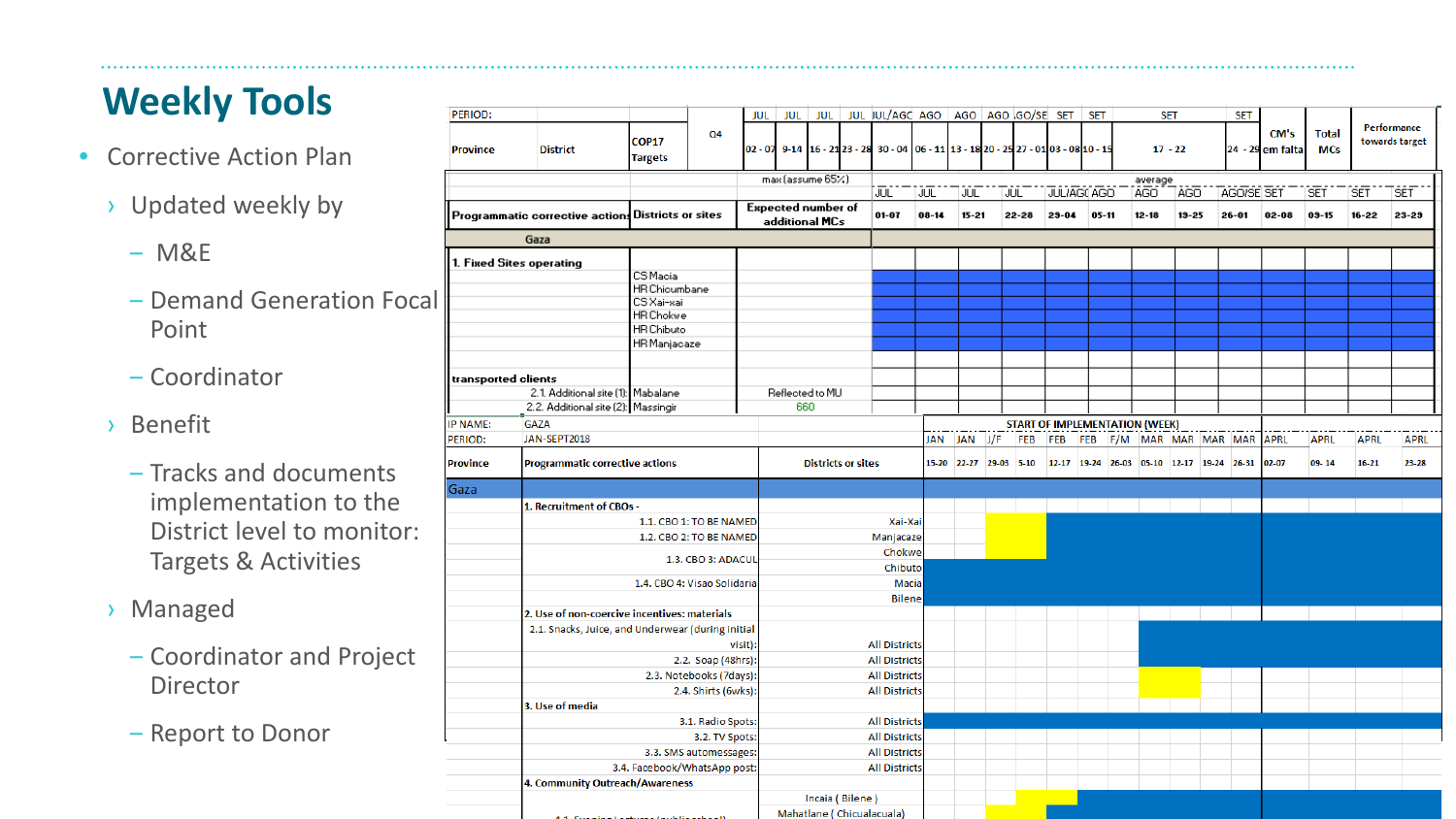## **Monthly/Quarterly/Annual Tools**

- Monthly aggregated data nationally
	- › Also broken to provincial level
	- › Allows for macros level monitoring
- Benefit:
	- › Global impression respective to the annual target
- Managed:
	- › Coordinator and Project Director

|                 |           |        | Projections by Month, by |          |                 | $\frac{9}{6}$   |                  |
|-----------------|-----------|--------|--------------------------|----------|-----------------|-----------------|------------------|
|                 |           | %      |                          |          | %               | difference      |                  |
| Month+          | 100<br>85 |        | 65                       | Achieved | <b>Achieved</b> | PY <sub>2</sub> | Quarter          |
| October         | 13522     | 11494  | 8789                     | 12445    | 92.00%          | $-1.00%$        |                  |
| <b>November</b> | 15186     | 12908  | 9871                     | 12182    | 80.21%          | $-7.70%$        | 32124<br>(78.4%) |
| <b>December</b> | 12273     | 10432  | 7977                     | 7497     | 61.09%          | $-20.82%$       |                  |
| January         | 9153      | 7780   | 5949                     | 12208    | 133.4%          | +50.53%         | 41514            |
| February        | 7073      | 6012   | 4597                     | 12874    | 182.0%          | $+26.07%$       | (144.6%)         |
| March           | 12481     | 10609  | 8113                     | 16432    | 132.7%          | $+32.29%$       |                  |
| April           | 14770     | 12555  | 9601                     | 14452    | 97.8%           | $+25.17%$       |                  |
| <b>May</b>      | 23923     | 20335  | 15550                    | 17674    | 74.0%           | $+62.23%$       | 49900<br>(83%)   |
| June            | 21426     | 18212  | 13927                    | 17774    | 82.8%           | +74.00%         |                  |
| July            | 29539     | 25108  | 19200                    | 19591    | 66.3%           | +35.88%         |                  |
| August          | 31412     | 26700  | 20418                    | 24966    | 79.5%           | $+76.75%$       | 55799<br>(71.3%) |
| September       | 17266     | 14676  | 11223                    | 11242    | 65.1%           | $-20.41%$       |                  |
| <b>Totals</b>   | 208024    | 176821 | 135215                   | 179337   | 86.2%           | $+26.76%$       | 86.2%            |



**ihpiec**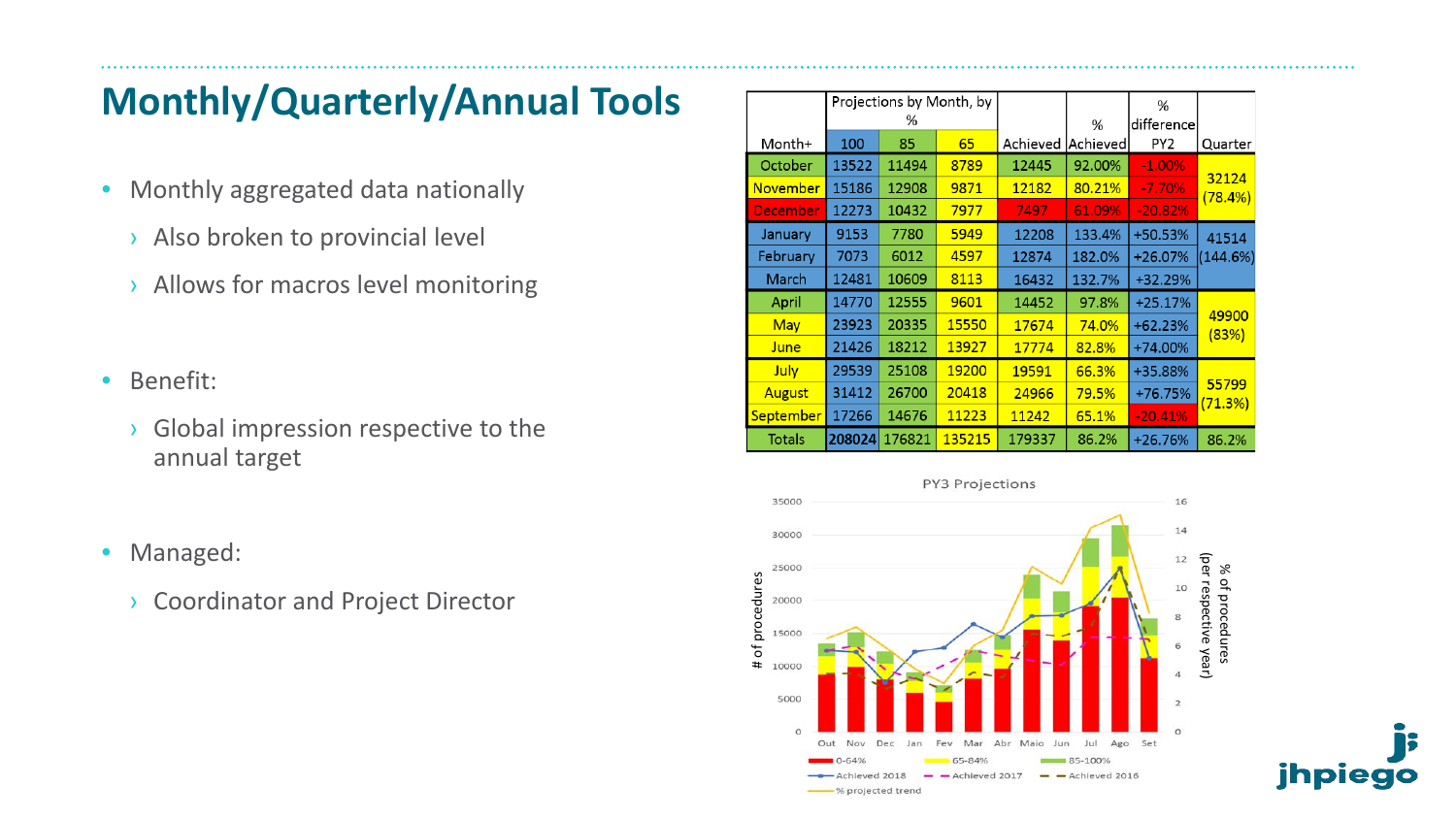#### **Historical Trend Data since COP 2015 – 2017, with Projection for COP 2018**



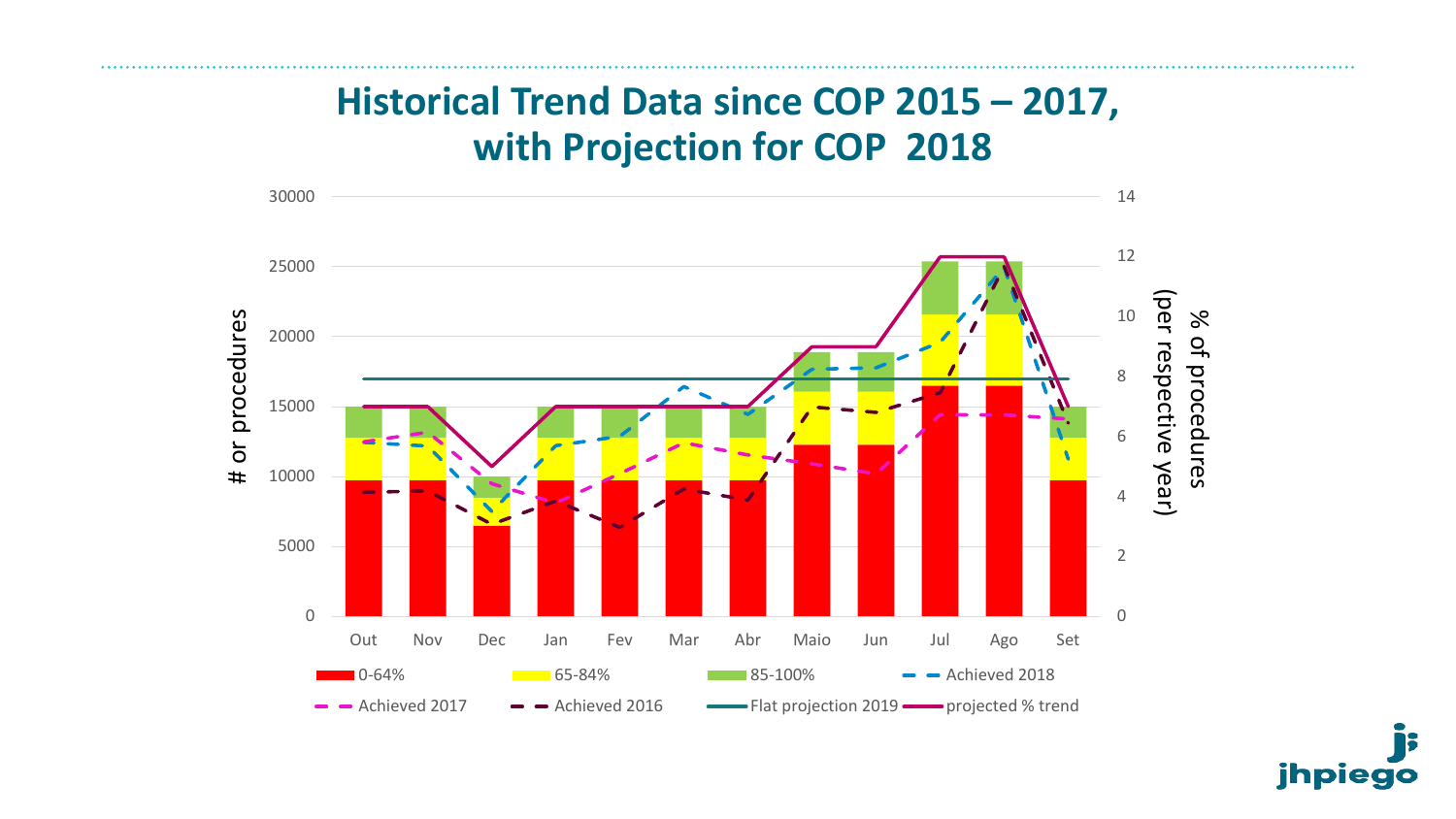#### **Lessons Learned**

- Time is precious, use it wisely
- Data is crucial to making the right decision at the right time
- Data quality must be fundamental with appropriate supervision visits to the field and conducting technical audits
- Campaigns contributed 20% of the annual target in districts where this activity took place
	- › Yield is higher in the peak demand season
- Communication is key to action
	- › Must be a 2-way street
- Close communication with the donor strengthens the partnership to better share ideas and realize improvements